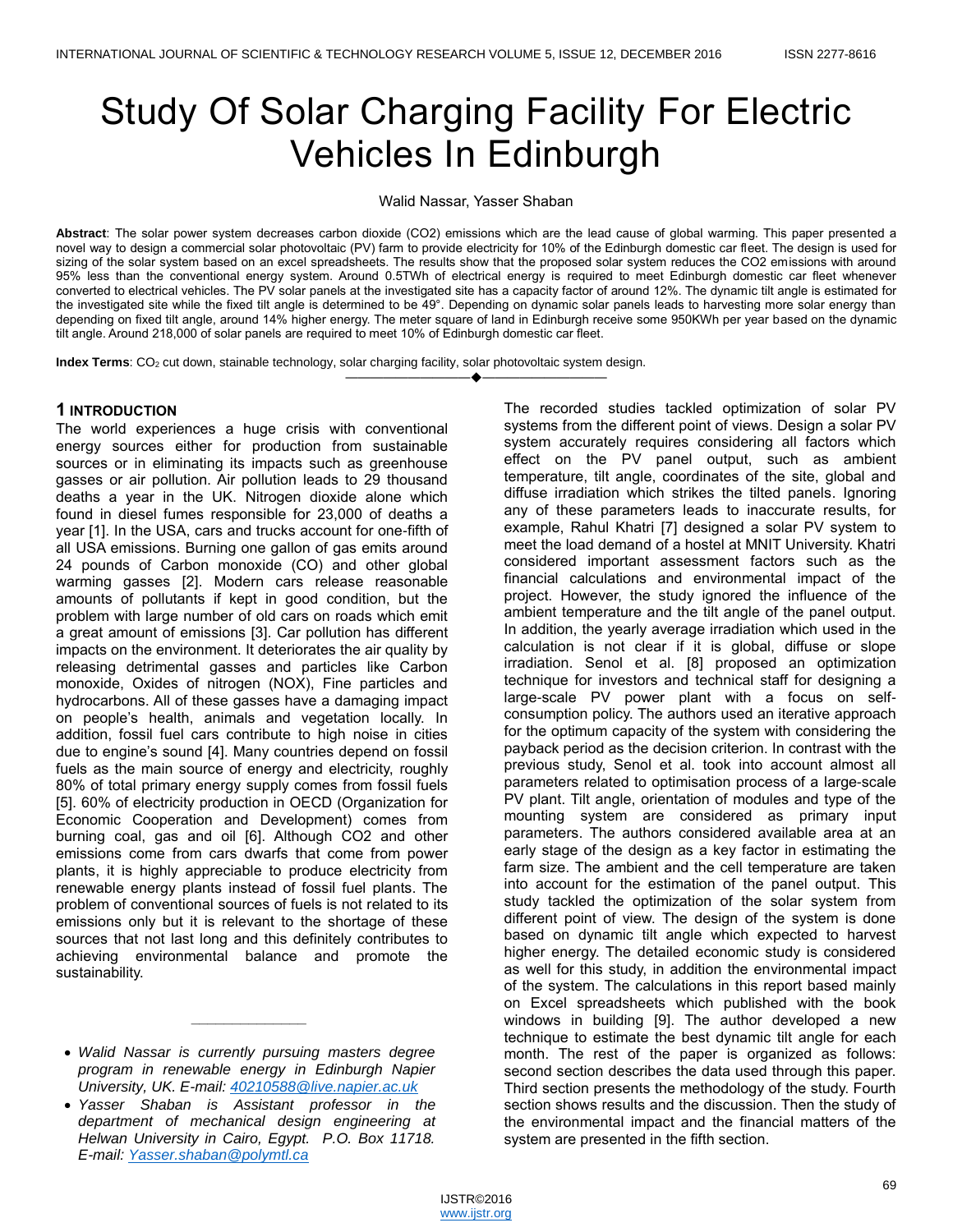## **2 DESCRIPTION OF THE DATA**

Design a solar farm to supply the Electric Vehicle (EV) under study requires estimating the electricity consumption of one car to determine the whole load demand. Weather data of the site under investigation such as solar irradiation and temperature data are required as well.

## **2.1 Estimation of the Energy Demand**

The consumption of electrical car varies from city to another based on the geography of the land, and so, it is required to estimate the consumption of EV in the city under study. An experimental study is done in Edinburgh by a team of researchers form Edinburgh Napier University and Edinburgh University for studying the performance of EV. It shows that the energy consumed per Km by EV is 0.164KWh [10]. Now, to estimate the load demand which required to be covered by the solar farm, it is necessary to know the number of Edinburgh car fleet. The number of cars is determined based on the city's population which is 486,120 [11], the average household size which is 2.38 [12], and the number of cars per household which equals 1.13 [13]. Based on the previous data, the Edinburgh domestic car fleet is determined to be 230805 cars. While the annul mileage of 4-wheeled cars in Great Britain equals 8200 miles per car [13], then the annual energy demand of one car in Edinburgh equals 2,164KWh. As a result, the annual energy demand of 10% of cars in Edinburgh equals 50GWh which is the required load demand under this study.

## **2.2 The Solar Data**

The city under study locate at 55.9 N and 3.2 W. There are different sources to get the solar irradiation data. NASA website is one of these sources which presents average monthly horizontal irradiation for all sites all over the world based on the latitude and longitude of the site. While the data in this study is published in the book Windows in Building [9] as an average monthly horizontal irradiation data as table 1 shows.

*TABLE 1 HORIZONTAL GLOBAL AND DIFFUSE IRRADIATION.*

|                | Jan  | Feb  | Mar  | April | May  | June |
|----------------|------|------|------|-------|------|------|
| Global         | 0.43 | 1.0  | 1.82 | 3.21  | 4.1  | 4.5  |
| Irrad.         | July | Aug  | Sep  | Oct   | Nov  | Dec  |
|                | 4.09 | 3.34 | 2.35 | 1.3   | 0.57 | 0.33 |
|                | Jan  | Feb  | Mar  | April | May  | June |
| <b>Diffuse</b> | 0.29 | 0.62 | 1.11 | 1.76  | 2.25 | 2.48 |
| Irrad.         | July | Aug  | Sep  | Oct   | Nov  | Dec  |
|                | 2.34 | 1.93 | 1.35 | 0.78  | 0.37 | 0.23 |

# **2.3 Temperature data**

The PV module efficiency is highly sensitive for ambient temperature as the efficiency decrease with increasing the temperature. So, for accurate design of the solar farm temperature must be taken into account. The source of the data for this study is the Met Office, an experimental government department in UK, which offers most up to date temperature data since 1910 [14]. Table 2 shows the monthly maximum and minimum average temperature. Table 3 presents the different variation percentages for the temperature through the whole day. The data in table 3 is used for converting temperature data in table 2 to hourly temperature data as will be discussed later.

*TABLE 2 MONTHLY AVERAGE TEMPERATURE during 2015 [14]*

|             | Jan    | Feb  | <b>Mar</b> | <b>April</b> | May  | June |
|-------------|--------|------|------------|--------------|------|------|
| Max.        | 5.2    | 5.7  | 7.6        | 10.9         | 11.2 | 14.4 |
| temperature | July   | Aug  | Sep        | Oct          | Nov  | Dec  |
|             | 14.4   | 15.8 | 16.6       | 14.6         | 12.4 | 8.9  |
|             | Jan    | Feb  | Mar        | <b>April</b> | May  | June |
| Min.        | $-0.1$ | 0.1  | 1.1        | 17           |      | 6.9  |
| temperature | July   | Aug  | Sep        | Oct          | Nov  | Dec  |
|             | 8.7    | 9.3  |            | 5.1          | 3.6  | 0.4  |

*TABLE 3 DIURNAL TEMPERATURE SWING [15]*

| Hour           | Z % | Hour | Z % | Hour | Z % |
|----------------|-----|------|-----|------|-----|
| 1              | 87  | 9    | 71  | 17   | 10  |
| $\overline{c}$ | 92  | 10   | 56  | 18   | 21  |
| 3              | 96  | 11   | 39  | 19   | 34  |
| 4              | 99  | 12   | 23  | 20   | 47  |
| 5              | 100 | 13   | 11  | 21   | 58  |
| 6              | 98  | 14   | 3   | 22   | 68  |
| 7              | 93  | 15   | 0   | 23   | 76  |
| 8              | 84  | 16   | 3   | 24   | 82  |

# **2.4 PV panel data sheet**

Module datasheet is important for estimation of cell temperature and the PV module output as the study shows later, so determining the module type should be at early stage of the design. For this study, polycrystalline module belongs to LDK Company is opted [16]. Model LDK-230P-20 is used as a practical choice which is installed in the solar farm of Edinburgh University.

# **2.5 Inverter Data sheet**

Inverters work as interfacing equipment between the PV modules and the grid for two reasons. One is to ensure that the PV modules operate at the maximum power point (MPP). To inject AC current into the grid is the other reason [17]. Choosing the optimal inverter is very important matter because the under-sizing of inverter will cut-off the output of the solar panels regardless how big it is and also lead to overheating the electronic components that make the inverter life span is shorter. On the other hand, over-sizing the inverter is the optimal choice for all designers to avoid the drawbacks mentioned above in case of under-sizing and it make it possible to add further panels to the existing installations [18]. For the purpose of this study, an inverter from SMA Company, model Sunny Central 1000CP XT, is used [19].

# **3 METHODOLOGY**

#### **3.1 Design of a PV solar farm**

To define the number of modules in a solar farm, Solar output energy of one module should be estimated. Various parameters should be considered to determine the output of a solar module such as (1) rotation of earth, i.e. the daily rotation of the Earth about its axe and the seasonally rotation of it around the Sun, (2) site of modules, i.e.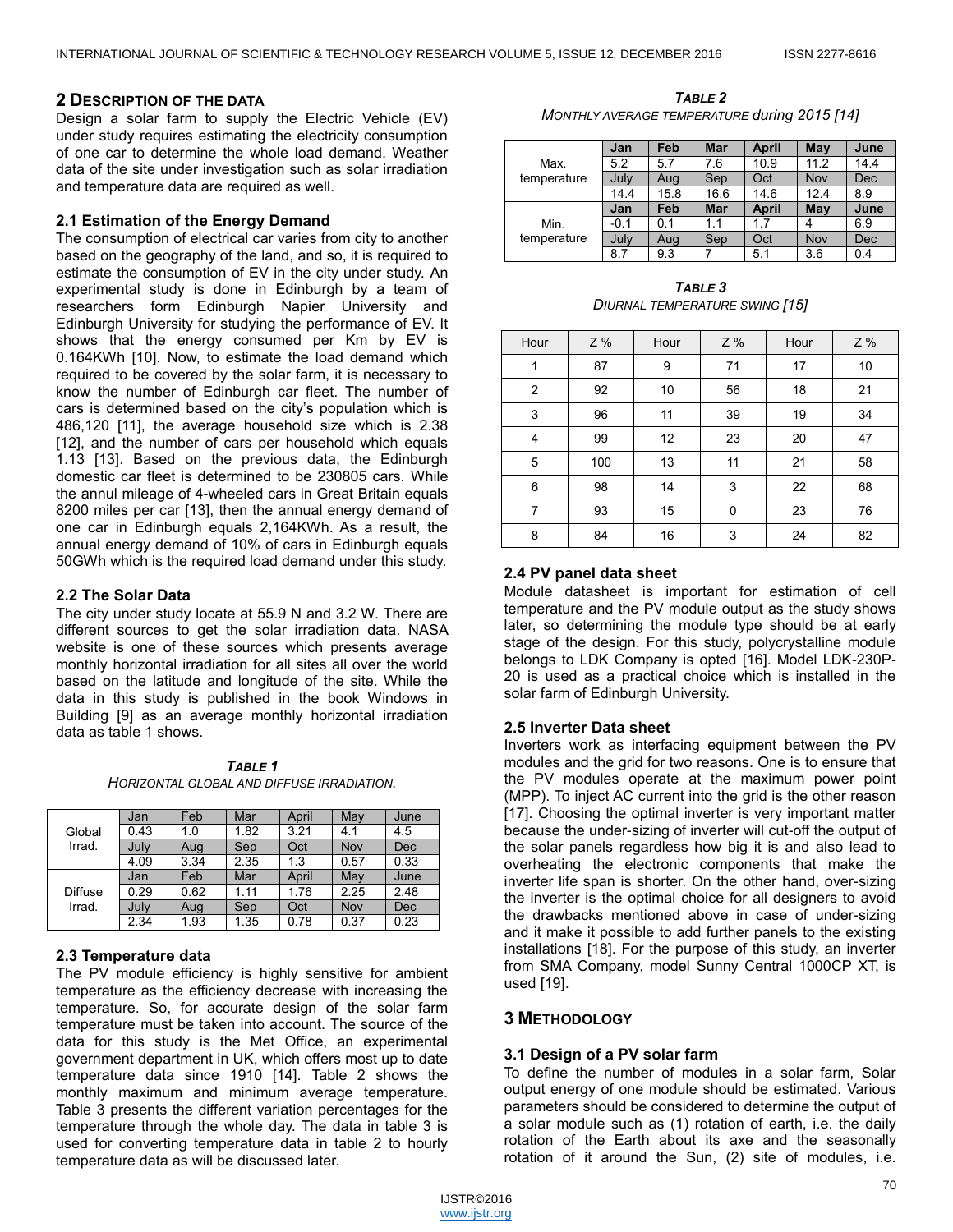Longitude and latitude, (3) slope of modules or tilt angle and azimuth angle, (4) ambient temperature. (5) Shading [20]. Fig. 1 below shows a flowchart which simplifies and clarifies the required steps to estimate the output energy of one module using horizontal global and diffuse irradiation in table 1, number of modules, array size, number of inverter and number of farms. It is worth mentioning that all calculation will be done based on the day 16 of every month. To design a solar farm, certain steps are required as follows:

## **Step 1**

Convert the monthly average solar data in table 1 to hourly solar irradiation data. Some software program, called calc04-09, which has been issued with the book windows in building is used to perform this [9].

## **Step 2**

One of the important parameters that effects on the modules performance is tilt angle, i.e. the slope of the modules with the horizontal. A software program, code is attached in the appendix, is prepared by the author to estimate the optimum dynamic tilt angle based on "calc04-10" spreadsheet which published with "Windows in Building" book.

## **Step 3**

Depending on the data will be estimated in step 1 and 2, the slope irradiation would be calculated using another software, called calc04-10, which has been issued with the same book of windows in building [9].

#### **Step 4**

The hourly average temperature is estimated based on equation 1. Then, cell temperature using equation 2 is estimated [15].

```
Th = Tmax - Z (Tmax - Tmin ) (1)
```
Equation 1 gives the hourly ambient temperature, Th, based on the maximum and minimum monthly averaged temperature, Tmax, Tmin, respectively as presented in table 2, and the diurnal temperature swing as given in table 3.

Equation 2 is used for the estimation of the cell temperature which is used in the next step to calculate the module output [21].

$$
Tc = Ta + \frac{Gslope}{Gnoc} (Tc, noct - Ta, noct) \left(1 - \frac{\eta \text{stc}}{\tau \alpha}\right) (2)
$$

# Where:

 $T a$ , air / Ambient Temperature  $G s l o p e$ , the global slope irradiation  $G$  *n*  $o$   $c$   $t$ , equal to 800W/m2  $T c$ , cell Temp at NOCT  $T a$ , air temperatures at NOCT  $\eta s t c$ , cell efficiency at STC  $\tau \alpha$ , absorptivity of the Module, 0.8

## **Step 5**

Equation 3 is used to estimate the module output power based on the two main parameters: slope irradiation and cell temperature [22].

$$
P = \eta_{mod} \times A \times G_{tit} \times [1 - 0.0045(T_c - 25)] \text{ (3)}
$$

**Where** 

 $\eta_{mod}$ , electrical efficiency at STC , Panel service area  $G<sub>tit</sub>$ , slope irradiation  $T_c$ , cell temperature

## **Step 6**

After the estimation of the annually output energy of one PV module in Edinburgh, the total number of modules could be estimated depending on the energy demand which is calculated before. Then, based on the inverter capacity the array size or substation size could be determined. The PV array include series connected modules called string and these strings connected in parallel to supply much more current. The number of modules connected in series is opted after estimation of minimum and maximum Opencircuit voltage of the module from equations 4 and 5 respectively [23].

$$
VDCminMOD = Vmpp \left( 1 + \frac{TDCUocMOD X\Delta Tmax}{100\%} \right) (4)
$$

Where:

 $Vmpp$ , PV module voltage at maximum power point = 29.3, from solar module datasheet.

TDCUocMOD, temperature voltage coefficient =  $-0.33$  %/°C, from solar module datasheet.

ΔTmax, temperature difference between STC temperature and maximum expected module temperature  $(T_{maxMOD})$ .

$$
VDCmaxMOD = Voc\left(1 + \frac{TDCUocMOD \times \Delta Tlow}{100\%}\right)
$$
 (5)

Where:

 $Voc$ , Module open circuit voltage = 36.9 V, from solar module datasheet

DCUocMOD, temperature voltage coefficient = -0.33 %/°C, from solar module datasheet

ΔTlow, temperature difference between STC temperature and minimum expected ambient temperature, ΔTlow.

Similarly, the number of strings per array, i.e. parallel connected modules, could be estimated by determining the maximum output current per module from equation 6 below [23].

$$
IDCmaxStr = Isc \left( 1 + \frac{TDClocMOD x \Delta Tmax}{100\%} \right) (6)
$$

Where:

 $Isc$ , short circuit current = 8.43 A, from solar module datasheet.

TDCIocMOD, temperature current coefficient =  $0.06 \text{ %}$ °C, from solar module datasheet.

ΔTmax, temperature difference between STC temperature and maximum expected module temperature.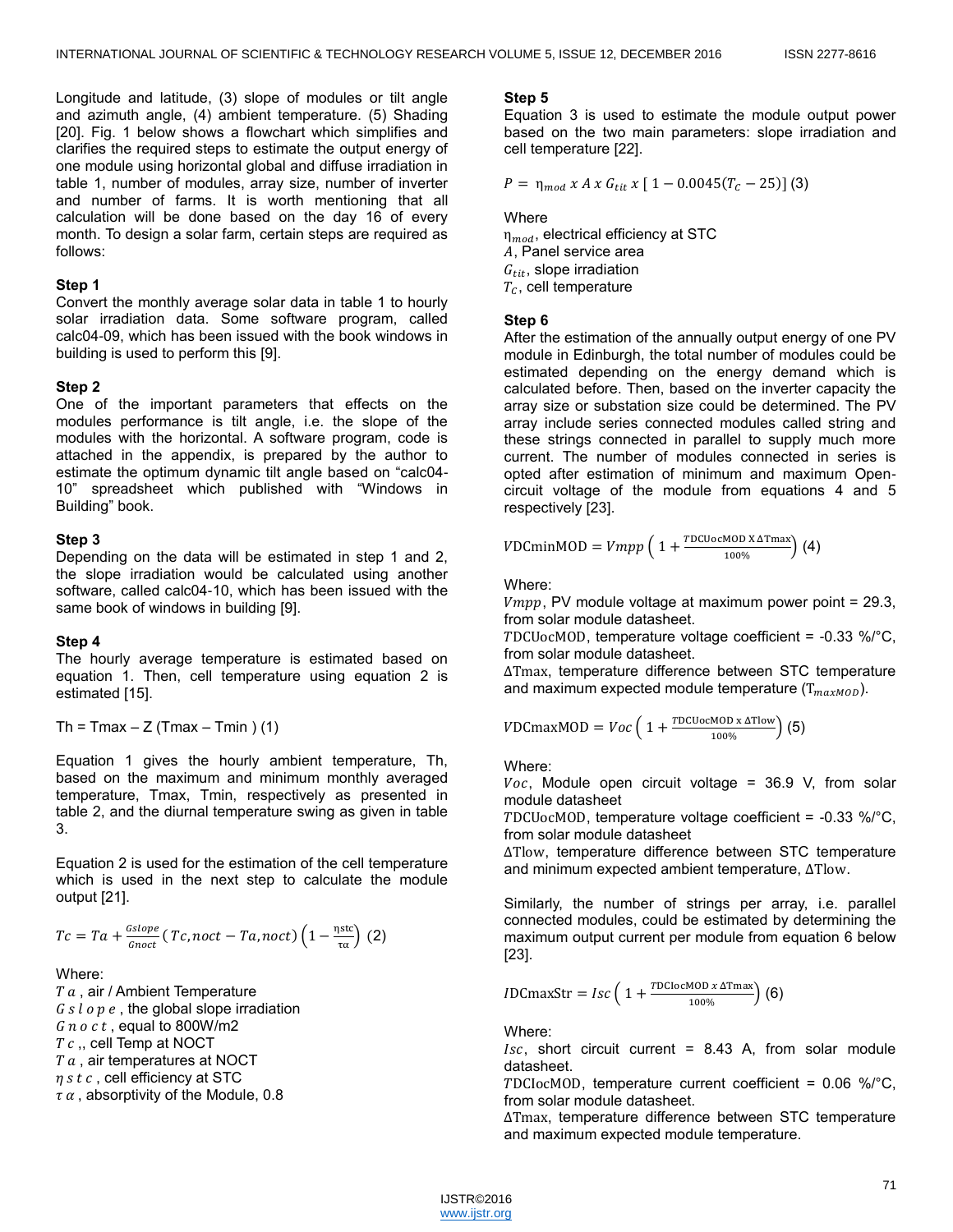#### **3.2 Estimation of the area of substation**

By this, the number of modules, either connected in a series or parallel, per array is estimated. The next step is to estimate the area required for each substation. This area depends on the area of the module and number of modules, taking into account the optimal distance, d, between panel rows to avoid shadowing. This distance, d, can be estimated by equation 7 below [24].

$$
d/a = cos\beta + sin\beta/tane
$$
 (7)

$$
\varepsilon=90-\delta-\varPhi
$$

Where a is the module width,  $\beta$  is tilt angle and  $\varepsilon$  is the sun's angle which can be expressed by ecliptic angle,  $\delta$ , and the geographical latitude,  $\varphi$ , as fig. 1 clears.



*Fig. 1. Optimal distance between rows of modules arrangement [23].* 

## **RESULTS AND DISCUSSION**

#### **4.1 Estimation of the Hourly Horizontal Irradiation**

The hourly global and diffuse irradiation on a horizontal surface is estimated using [calc04-09](file://napier-mail.napier.ac.uk/students/school%20of%20engineering%20and%20the%20built%20environment/user%20data/40210588/the%20Project/Thesis%20Draft/39-%20Calc4-09.xls) software as illustrated in step1 of the previous section [9]. Table 4 and table 5 shows hourly global and diffuse irradiation respectively.

*TABLE 4 HOURLY GLOBAL HORIZONTAL IRRADIATION.*

| М              | 1      | 2  | 3        | 4            | 5              | 6              | 7        | 8              | 9        | 10       | 11       | 1<br>2         |
|----------------|--------|----|----------|--------------|----------------|----------------|----------|----------------|----------|----------|----------|----------------|
| 1              | 0      | 0  | $\Omega$ | $\Omega$     | $\Omega$       | $\Omega$       | $\Omega$ | 0              | $\Omega$ | $\Omega$ | 0        | 0              |
| $\overline{2}$ | 0      | 0  | 0        | 0            | 0              | 0              | 0        | 0              | 0        | 0        | 0        | 0              |
| 3              | 0      | 0  | 0        | 0            | 0              | 0              | 0        | 0              | 0        | 0        | 0        | 0              |
| 4              | 0      | 0  | 0        | $\mathbf{0}$ | 0              | 0              | 0        | 0              | 0        | 0        | 0        | 0              |
| 5              | 0      | 0  | 0        | 0            | 0              | 0              | 0        | 0              | 0        | 0        | 0        | 0              |
| 6              | 0      | 0  | 0        | 22           | 78             | 11<br>5        | 96       | 47             | 0        | 0        | 0        | 0              |
| 7              | 3      | 0  | 10       | 87           | 15<br>0        | 18<br>6        | 16<br>3  | 11<br>0        | 40       | 0        | 0        | 0              |
| 8              | 1<br>6 | 9  | 66       | 16<br>4      | 23<br>$\Omega$ | 26<br>1        | 23<br>5  | 18<br>1        | 10<br>5  | 30       | 0        | 0              |
| 9              | 3<br>1 | 58 | 13<br>0  | 24<br>3      | 31<br>0        | 33<br>5        | 30<br>6  | 25<br>3        | 17<br>4  | 85       | 23       | 2              |
| 1              | 4      | 10 | 19       | 31           | 38             | 39             | 36       | 31             | 24       | 14       | 61       | 3              |
| 0              | 5      | 8  | 1        | 5            | 1              | 9              | 9        | 8              | 0        | 0        |          | $\overline{2}$ |
| 1              | 5      | 14 | 23       | 37           | 43             | 44             | 41       | 36             | 29       | 18       | 92       | 5              |
| 1              | 6      | 9  | 9        | 0            | 4              | 7              | 5        | 7              | 0        | 4        |          | 8              |
| 1              | 6      | 17 | 26       | 40           | 46             | 47             | 44       | 39             | 31       | 20       | 11       | $\overline{7}$ |
| 2              | 2      | 3  | 6        | $\Omega$     | 3              | 3              | $\Omega$ | 3              | 8        | 8        | $\Omega$ | 3              |
| 1              | 6      | 17 | 26       | 40           | 46             | 47             | 44       | 39             | 31       | 20       | 11       | $\overline{7}$ |
| 3              | 2      | 3  | 6        | 0            | 3              | 3              | 0        | 3              | 8        | 8        | 0        | 3              |
| 1              | 5      | 14 | 23       | 37           | 43             | 44             | 41       | 36             | 29       | 18       | 92       | 5              |
| 4              | 6      | 9  | 9        | 0            | 4              | $\overline{7}$ | 5        | $\overline{7}$ | 0        | 4        |          | 8              |
| 1              | 4      | 10 | 19       | 31           | 38             | 39             | 36       | 31             | 24       | 14       | 61       | 3              |
| 5              | 5      | 8  | 1        | 5            | 1              | 9              | 9        | 8              | 0        | 0        |          | $\overline{2}$ |
| 1              | 3      | 58 | 13       | 24           | 31             | 33             | 30       | 25             | 17       | 85       | 23       | $\overline{2}$ |

| 6                   | 1        |   | 0  | 3        | 0       | 5       | 6       | 3       | 4       |    |   |   |
|---------------------|----------|---|----|----------|---------|---------|---------|---------|---------|----|---|---|
| 1<br>7              | 1<br>6   | 9 | 66 | 16<br>4  | 23<br>0 | 26<br>1 | 23<br>5 | 18<br>1 | 10<br>5 | 30 | 0 | 0 |
| 1<br>8              | 3        | 0 | 10 | 87       | 15<br>0 | 18<br>6 | 16<br>3 | 11<br>0 | 40      | 0  | 0 | 0 |
| 1<br>9              | 0        | 0 | 0  | 22       | 78      | 11<br>5 | 96      | 47      | 0       | 0  | 0 | 0 |
| $\overline{2}$<br>0 | 0        | 0 | 0  | 0        | 0       | 0       | 0       | 0       | 0       | 0  | 0 | 0 |
| 2<br>1              | $\Omega$ | 0 | 0  | 0        | 0       | 0       | 0       | 0       | 0       | 0  | 0 | 0 |
| 2<br>$\overline{2}$ | 0        | 0 | 0  | 0        | 0       | 0       | 0       | 0       | 0       | 0  | 0 | 0 |
| $\overline{2}$<br>3 | $\Omega$ | 0 | 0  | 0        | 0       | 0       | 0       | 0       | 0       | 0  | 0 | 0 |
| $\overline{2}$<br>4 | 0        | 0 | 0  | $\Omega$ | 0       | 0       | 0       | 0       | 0       | 0  | 0 | 0 |

*TABLE 5 HOURLY DIFFUSE HORIZONTAL IRRADIATION.*

| М                                      | 1                   | 2                 | 3                    | 4                             | 5                                          | 6                    | $\overline{7}$          | 8                              | 9                    | 10              | 1<br>$\mathbf{1}$            | 1<br>$\overline{\mathbf{c}}$ |
|----------------------------------------|---------------------|-------------------|----------------------|-------------------------------|--------------------------------------------|----------------------|-------------------------|--------------------------------|----------------------|-----------------|------------------------------|------------------------------|
| 1                                      | 0                   | 0                 | 0                    | 0                             | 0                                          | 0                    | 0                       | 0                              | 0                    | 0               | $\overline{0}$               | $\overline{0}$               |
| $\overline{c}$                         | 0                   | $\mathbf 0$       | 0                    | 0                             | 0                                          | 0                    | 0                       | $\mathbf 0$                    | 0                    | 0               | 0                            | $\overline{0}$               |
| 3                                      | 0                   | $\mathbf 0$       | 0                    | 0                             | 0                                          | 0                    | 0                       | 0                              | 0                    | 0               | 0                            | $\overline{0}$               |
| 4                                      | 0                   | 0                 | 0                    | 0                             | $\pmb{0}$                                  | 0                    | 0                       | 0                              | 0                    | 0               | 0                            | $\frac{0}{0}$                |
| 5                                      | $\overline{0}$      | $\overline{0}$    | $\overline{0}$       | 0                             | $\overline{0}$                             | 0                    | $\overline{0}$          | $\overline{0}$                 | 0                    | 0               | $\overline{0}$               |                              |
| 6                                      | 0                   | $\mathbf 0$       | 0                    | 17                            | 53                                         | 74                   | 66                      | 36                             | $\pmb{0}$            | $\pmb{0}$       | 0                            | $\overline{0}$               |
| 7                                      | 5                   | $\mathbf 0$       | 9                    | 60                            | 95                                         | 11<br>3              | 10<br>4                 | 76                             | 31                   | $\pmb{0}$       | 0                            | $\mathbf 0$                  |
| 8                                      | 1<br>4              | 8                 | 50                   | 10<br>$\overline{c}$          | $\overline{13}$<br>6                       | 15<br>0              | 14<br>$\mathbf{1}$      | 11<br>5                        | 72                   | 24              | 0                            | $\mathbf 0$                  |
| 9                                      | $\frac{2}{3}$       | 42                | 88                   | $\overline{13}$<br>9          | $\overline{17}$<br>$\overline{\mathbf{c}}$ | $\overline{18}$<br>3 | 17<br>5                 | 15<br>0                        | 10<br>8              | 58              | 1<br>8                       | 2                            |
| 1<br>0                                 | 3<br>$\mathbf 0$    | 70                | 11<br>8              | $\overline{17}$<br>0          | 20<br>1                                    | $\overline{21}$<br>0 | 20<br>$\overline{2}$    | $\overline{17}$<br>8           | $\overline{13}$<br>7 | 86              | 4<br>$\overline{\mathbf{c}}$ | $\overline{2}$<br>4          |
| $\overline{1}$                         | $\overline{3}$      |                   | $\overline{14}$      | 19                            | 22                                         | 22                   | 22                      | 19                             | 15                   | 10              | 5                            | 4                            |
| 1                                      | 5                   | 90                | 0                    | 1                             | $\overline{\mathbf{c}}$                    | 9                    | 1                       | 9                              | 8                    | 6               | 9                            | $\mathbf 0$                  |
| $\overline{1}$                         | 3                   | 10                | $\overline{15}$      | $\overline{20}$               | 23                                         | 23                   | 23                      | 20                             | $\overline{16}$      | $\overline{11}$ | $\overline{6}$               | 4                            |
| $\overline{2}$                         | 8                   | $\mathbf 0$       | 1                    | $\overline{\mathbf{c}}$       | $\overline{3}$                             | 9                    | 1                       | 9                              | 9                    | 7               | 7                            |                              |
| $\overline{1}$<br>3                    | 3<br>8              | 10<br>$\mathbf 0$ | $\overline{15}$<br>1 | 20<br>$\overline{\mathbf{c}}$ | $\overline{23}$<br>3                       | 23<br>9              | 23<br>1                 | 20<br>9                        | 16<br>9              | 11<br>7         | $\overline{6}$<br>7          | $\frac{8}{4}$<br>8           |
| 1                                      | $\frac{3}{5}$       |                   | 14                   | 19                            | $\overline{22}$                            | $\overline{22}$      | $\overline{22}$         | 19                             | 15                   | 10              | 5                            | 4                            |
| 4                                      |                     | 90                | 0                    | $\mathbf{1}$                  | $\overline{\mathbf{c}}$                    | 9                    | 1                       | 9                              | 8                    | 6               | 9                            | $\overline{0}$               |
| 1                                      | 3                   | 70                | 11                   | $\overline{17}$               | 20                                         | $\overline{21}$      | 20                      | $\overline{17}$                | $\overline{13}$      | 86              | $\overline{4}$               | $\frac{2}{4}$                |
| 5                                      | 0                   |                   | 8                    | 0                             | 1                                          | 0                    | $\overline{\mathbf{c}}$ | 8                              | 7                    |                 | $\overline{c}$               |                              |
| $\overline{1}$<br>6                    | $\frac{2}{3}$       | 42                | 88                   | $\overline{13}$<br>9          | $\overline{17}$<br>$\overline{\mathbf{c}}$ | $\overline{18}$<br>3 | $\overline{17}$<br>5    | $\overline{15}$<br>$\mathbf 0$ | 10<br>8              | 58              | 1<br>8                       | $\overline{\mathbf{c}}$      |
| 1<br>$\overline{7}$                    | $\overline{1}$<br>4 | 8                 | 50                   | 10<br>$\overline{\mathbf{c}}$ | $\overline{13}$<br>6                       | $\overline{15}$<br>0 | $\overline{14}$<br>1    | $\overline{11}$<br>5           | 72                   | 24              | 0                            | 0                            |
| $\overline{1}$<br>8                    | 5                   | 0                 | 9                    | 60                            | 95                                         | $\overline{11}$<br>3 | $\overline{10}$<br>4    | 76                             | 31                   | 0               | 0                            | 0                            |
| 1<br>9                                 | 0                   | 0                 | 0                    | 17                            | 53                                         | 74                   | 66                      | 36                             | 0                    | 0               | 0                            | 0                            |
| $\overline{\mathbf{c}}$<br>$\mathbf 0$ | 0                   | 0                 | 0                    | 0                             | 0                                          | 0                    | 0                       | 0                              | $\pmb{0}$            | 0               | 0                            | 0                            |
| $\overline{\mathbf{c}}$<br>1           | 0                   | 0                 | 0                    | 0                             | 0                                          | 0                    | 0                       | 0                              | 0                    | 0               | 0                            | 0                            |
| $\frac{2}{2}$                          | 0                   | 0                 | 0                    | 0                             | 0                                          | 0                    | 0                       | 0                              | 0                    | 0               | 0                            | 0                            |
| $\frac{2}{3}$                          | 0                   | 0                 | 0                    | 0                             | 0                                          | 0                    | 0                       | 0                              | 0                    | 0               | 0                            | 0                            |
| $\frac{2}{4}$                          | 0                   | 0                 | 0                    | 0                             | 0                                          | 0                    | 0                       | 0                              | $\pmb{0}$            | 0               | 0                            | 0                            |

### **4.2 Estimation of the tilt angle**

The tilt angle could be used as same as the angle of latitude referring to the solar electricity book [25]. However, for higher slope irradiation, a visual basic code is developed by the author based on "calc04-10" spreadsheet to calculate the monthly optimal tilt angle. The objective of this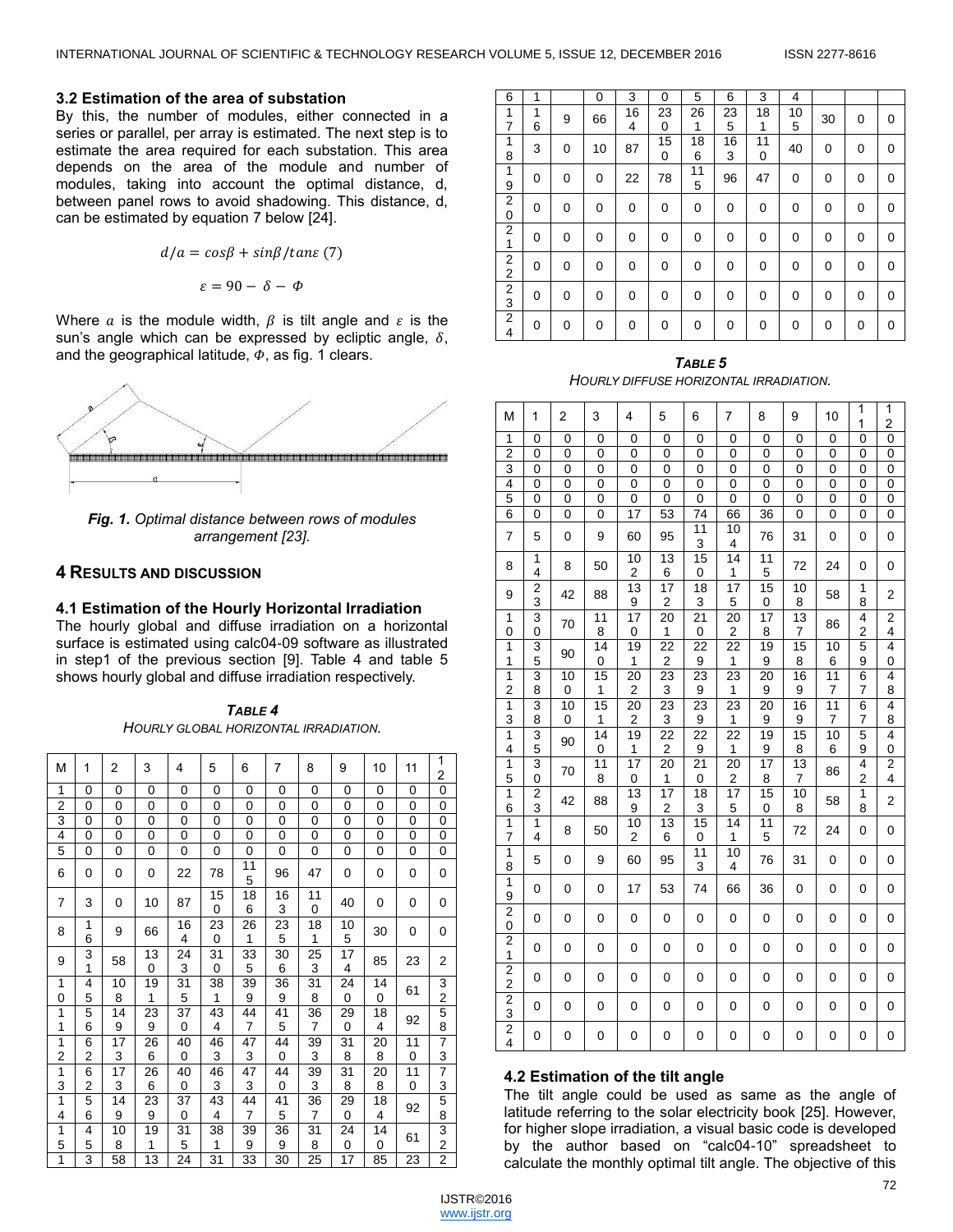subroutine program is estimation of the slope irradiation for every month at different tilt angle from 0 to 90˚. The tilt angle at which the highest irradiation occurred is then recorded. The findings show that the optimal tilt angle is varying all over the year from season to another as shown in table 6.

*TABLE 6 DYNAMIC AND FIXED TILT ANGLE AT EDINBURGH*

|                             | Jan  | Feb | Mar | April | May | June |
|-----------------------------|------|-----|-----|-------|-----|------|
| Optimal Tilt<br>Angle based | 70   | 60  | 50  | 40    | 30  | 30   |
| on Day 16th                 | July | Aug | Sep | Oct   | Nov | Dec  |
|                             | 30   | 30  | 40  | 60    | 70  | 80   |

#### **4.3 Estimation of the Slope Irradiation**

As mentioned earlier, the software "Thesis calc04-10" is used to estimate the hourly slope irradiation based on hourly global and diffuse irradiation, in addition to the tilt angle for each month. It is worth mention that estimation of the slope irradiation is performed based on the day 16th. To show the influence of using fixed or dynamic tilt angle on the harvested solar energy, the slope irradiation is estimated in both cases. With a fixed tilt angle one module is expected to produce around 815 KWh/ $m^2$  year, while more than 950 KWh/  $m^2$  year will be harvested from the same module with the dynamic tilt angle. That is mean about 14% higher solar energy would be harvested with using tracking system than fixed panel system. Fig. 2 shows the monthly harvested solar energy in the two cases.





# **4.4 Estimation of the Output Energy of the Panel**

Once slope irradiation is determined, it is possible to determine the potential module output taken into account the efficiency of the module at different ambient temperature. Due to the negative impact of the high ambient temperature on the module output, hourly ambient temperature and then hourly cell temperature must be considered to accurately evaluate the potential output energy of a module at Edinburgh. The module datasheet parameters are required for the estimation of the module output energy.

#### **4.4.1 Estimation of the Hourly Ambient Temperature**

The potential hourly ambient temperature for each month could be estimated using equation 1. As per equation 1, maximum and minimum ambient temperatures are required as already presented in table 2. Based on the data in table

2 and table 3 and using the equation 1, the hourly ambient temperature is estimated.

## **4.4.2 Estimation of the Cell Temperature**

Cell temperature term refers to the temperature of the surface of the PV module. The cell temperature is the same as ambient temperature by night, but it could reach 30˚C or more than the ambient temperature at full sun [26]. A part of the absorbed solar energy by the module is converted into thermal energy which is dissipated by conduction, radiation and convection. The cell temperature is highly sensitive for the ambient temperature and the operation of the panel, so the operating temperature plays a vital role in the module performance [27]. The expected hourly cell temperature in this study is estimate using equation 2 as presented before.

## **4.4.3 Estimation of the PV panel output**

Solar cell is the heart of the module; however, it cannot work alone without being included in a panel with other cells. The panels have a number of connected cells in series to produce a reasonable voltage and power where a single cell have a very low power and voltage. As illustrated earlier that the module output energy could be estimated using equation 3. The yearly output solar energy produced by the selected panel in this study is found to be around 250KWh/year.

## **4.5 Estimation of the size of PV substation**

The output of one module definitely could not meet the full demand. More and more modules are required to be connected together to supply the huge load demand. Using the equations 4, 5 and 6, the size of PV array is summarized as shown in table 7 below.

*TABLE 7 SIZE AND SPECIFICATION OF THE PV SUBSTATION*

| Number of panels connected in series in one<br>string   | 25               |
|---------------------------------------------------------|------------------|
| Number of strings connected in parallel in one<br>array | 190              |
| Number of Panels in one PV substation                   | 4837             |
| The distance between strings                            | 2.7 <sub>m</sub> |
| Number of inverters                                     | 45               |
| The area of substation                                  | 21539 m2         |
| Number of substation in the project                     | 45               |
| Total number of panels                                  | 4837*45=217665   |

#### **4.6 Capacity factor of a solar panel in Edinburgh**

Capacity factor is a good measure for the energy generation. It is the ratio of the energy produced to the theoretical energy generated in case of the solar module work at the rated power at all times [28].

*Capcity factor* = 
$$
\frac{\text{Energy Provided}}{\text{Theoretical energy generated}}
$$

\n*Capcity factor* =  $\frac{250.3 \times 1000 \text{ Wh}}{235 \text{W} * 365 * 24}$ 

Capcity  $factor = 12.2\%$ 

# **5 THE ENVIRONMENTAL IMPACT**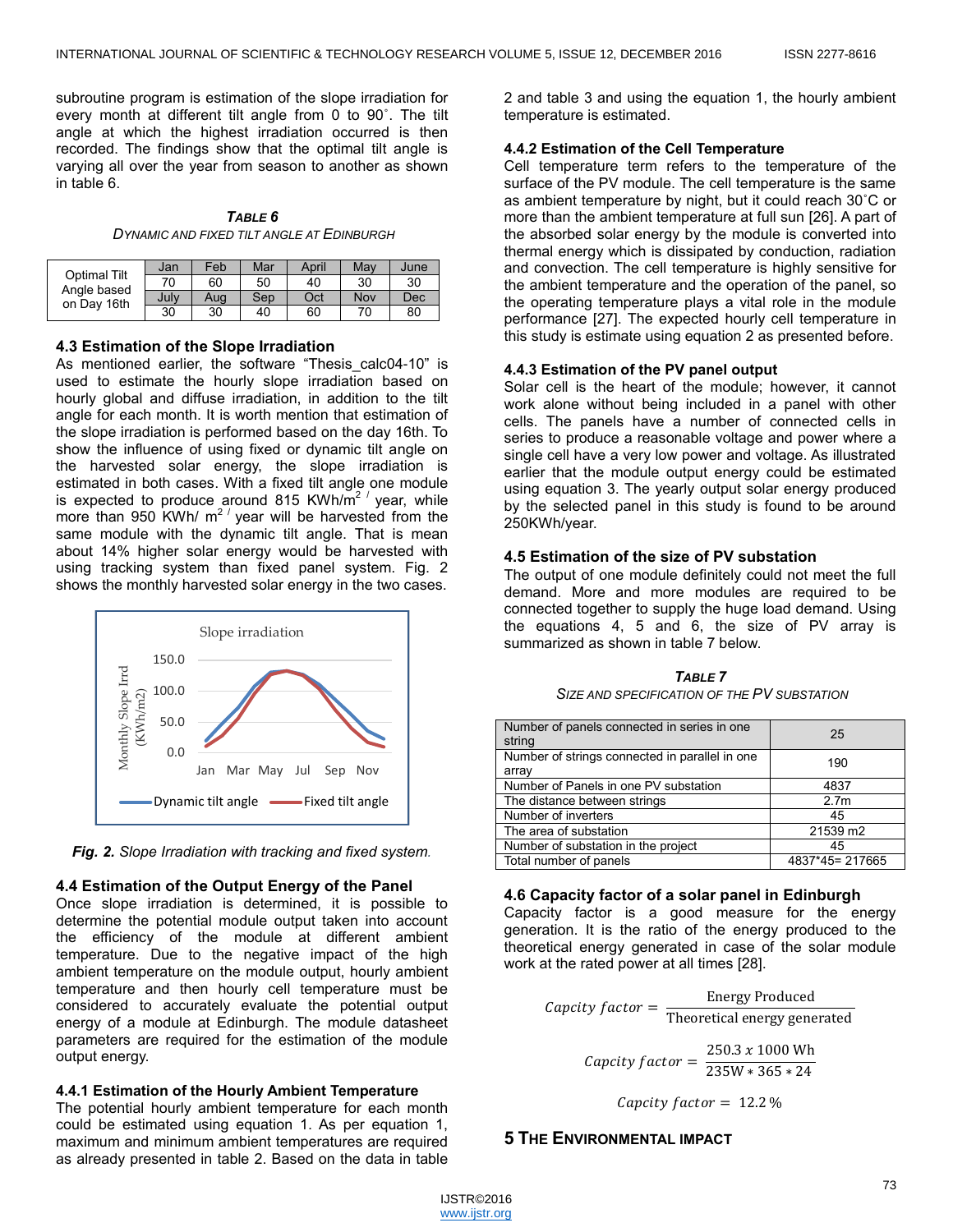Despite the progression in renewable sources, the highest share of electricity production is still from fossil fuel as shown in fig. 3. Roughly 60% of electricity production in OECD (Organization for Economic Cooperation and Development) comes from burning coal and gas with a small contribution from the oil [6]. So, any step towards using renewable energies is highly appreciable towards decreasing carbon footprint. Solar energy is one of better choices as a fully green energy, just it fabricated and begin to produce electricity.



*Fig. 3. Sources electricity production in OECD (IEA, 2015)*

On the other hand, two thirds of Scotland's total emissions are coming from road transport [10]. This is the second huge benefit from this project which is converting 10% of Edinburgh's conventional cars to electrical vehicles which will be supplied from a solar farm and by this it reduces the carbon emissions and maintain sustainability which is the main purpose of this project. To tackle the matter of carbon footprint, a software program called Granta CES EDUPACK is used to estimate the environmental impact of creating this project considering Cradle-to-Gate' Life cycle evaluation. Then estimation of the reduced quantity of CO2 due to converting 10% of fuel engine cars to electric vehicles will be conducted.

*TABLE 8 WEIGHTS OF VARIOUS COMPONENTS OF A SOLAR PANEL* 

| Panel Components of one meter squared area          | Weight (Kg) |
|-----------------------------------------------------|-------------|
| One meter square of mono-cSi                        | 0.725       |
| Glass layer for protecting PV cells                 | 3.6         |
| Two Ethylene Vinyl Acetate to encapsulate the cells | 0.19        |
| Copper wire connected between all cells             | 0.13        |
| Polyethylene for insulation                         | 14          |
| Polyester base and frame                            |             |
| Bakelite for electrical contacts                    |             |

This software program is used to estimate the embedded energy and CO2 footprint for transporting and manufacturing of PV panels. The estimation is performed assuming only one square meter of Mono-cSi PV panel, as a functional unit, is fabricated and transferred from Jiangxi in China to Edinburgh in the UK over distance 20,338 Km by sea. The PV panel comprises from different layers as indicated in Table 8 above [29]. Fig. 4 and Table 9 show the carbon emissions and the embedded energy through different phases of the lifecycle of the PV panel beginning from material, manufacturing, transporting, use, disposal until end of life potential.



*Fig. 4. Energy and CO2 Impact of manufacturing 1m2 of PV panel*

*TABLE 9*

*IMPACT OF CO<sup>2</sup> DUE TO MANUFACTURING 1m 2 OF PV PANEL*

| <b>Phase</b>              | <b>Energy</b><br>(MJ) | <b>Energy</b><br>(%) | CO <sub>2</sub> footprint<br>(kq) | CO <sub>2</sub><br>footprint<br>$(\%)$ |
|---------------------------|-----------------------|----------------------|-----------------------------------|----------------------------------------|
| Material                  | 1999.7                | 86.8                 | 125.496                           | 84.0                                   |
| Manufactu<br>re           | 256.3                 | 11.1                 | 20.433                            | 13.7                                   |
| Transport                 | 42.7                  | 1.9                  | 3.030                             | 2.0                                    |
| Use                       | 0.0                   | 0.0                  | 0.000                             | 0.0                                    |
| Disposal                  | 5.18                  | 0.2                  | 0.363                             | 0.2                                    |
| Total (for<br>first life) | 2303.9                | 100                  | 149.322                           | 100                                    |
| End of life<br>potential  | $-1303.2$             |                      | $-89.915$                         |                                        |

Around 149Kg of carbon dioxide would be emitted due to using  $1m^2$  of the selected module over its first life cycle (see table 9), in case of importing all modules from China as stated before. The whole environmental impact of the farm is illustrated as shown in table 10.

#### *TABLE 10*

*THE ENVIRONMENTAL IMPACT OF THE SOLAR FARM*

| Carbon emitted from the Solar PV Farm                                                    |             |  |  |  |  |  |
|------------------------------------------------------------------------------------------|-------------|--|--|--|--|--|
| Carbon emitted from using 1m2 of PV over 25<br>vears                                     | 149.322kg   |  |  |  |  |  |
| Total area of the panels = $217665*1.63$                                                 | 354794m2    |  |  |  |  |  |
| Total Carbon released form the farm over 25<br>years                                     | 53Ktonnes   |  |  |  |  |  |
| Carbon emitted from Conventional power plant                                             |             |  |  |  |  |  |
| Average quantity of carbon emitted from fossil<br>fuels for electricity generation [30]  | 737.5q/KWh  |  |  |  |  |  |
| Solar farm capacity per annum                                                            | 56.5GWh/yr  |  |  |  |  |  |
| Total carbon released if 56.5GWh will produced<br>from Conventional sources for 25 years | 1042Ktonnes |  |  |  |  |  |
| Carbon reduction from using the PV farm over<br>25 years                                 | 989Ktonnes  |  |  |  |  |  |

It is worth mentioning that fabricating these modules in countries depends on green electrical sources such as nuclear power will definitely declines a huge amount of the carbon emitted as in the case of France and Germany, in case of modules fabricated in any of them.

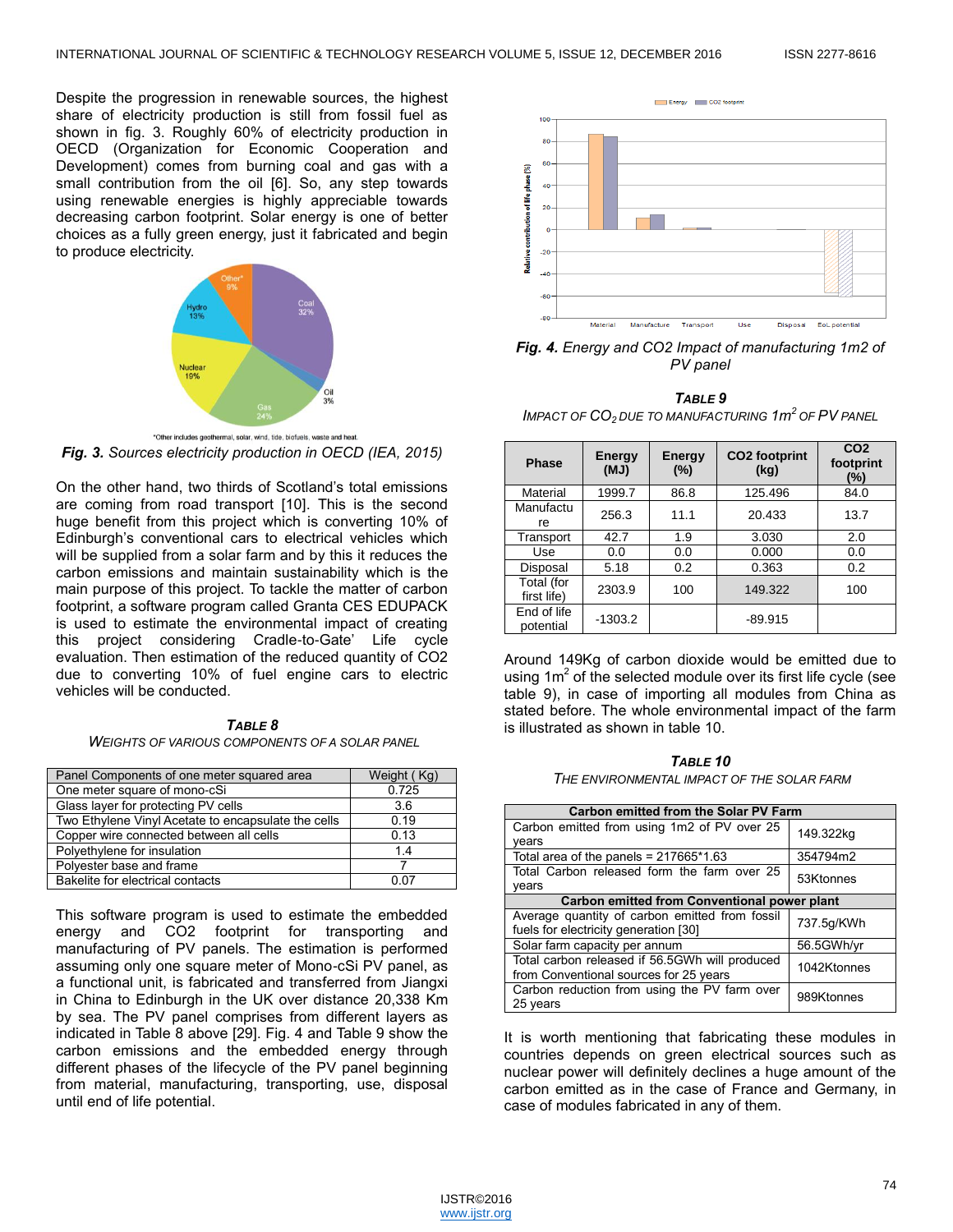## **6 FINANCIAL CALCULATIONS**

As per figure 5, there are two different costs that should be taken into account when considering the total cost of the solar farm. Firstly, the upfront costs, Capital Expenditure (CAPEX) or investment costs, which will be spent during the planning stage, purchasing materials and full installation of all components until commissioning. Secondly, the costs spent over the farm lifetime which known as operating and maintenance costs or Operating Expenditure (OPEX) and basically considered on an annual basis. There is a study on the cost reduction potential of large scale solar PV in UK published in November 2014. The study predicted that the CAPEX by 2016 would be £848 K/MWp and the OPEX over the project lifetime would be £607 K/MWp [31].



*Fig. 5. Total costs of solar farm*

An excel spreadsheet has been prepared by the author to perform the financial calculations of the solar system. It is worth mentioning that the Feed in Tariff (FIT) generation and export payment rate for 1 July 2016 version is set to be 0.61p/KWh and 4.91p/KWh respectively [32]. Allowance of emitted CO2 is taken into account as an income for the project and it is found to £16.10 per tCO2.

# **6.1 Financial Calculations Summary**

Table 11 shows the financial summary of the solar farm based on the calculations which was performed by the author in a separate excel spreadsheet as stated above.

*TABLE 11 SUMMARY OF ECONOMIC ANALYSIS OF SOLAR FARMS.*

| <b>Inputs</b>                        |            |              |  |  |  |  |  |
|--------------------------------------|------------|--------------|--|--|--|--|--|
| Module power capacity (W)            | 235        | Datasheet    |  |  |  |  |  |
| Total installed capacity (MW)        | 50         | Estimated    |  |  |  |  |  |
| Capacity factor (%)                  | 12.2       | Estimated    |  |  |  |  |  |
| Energy generated from whole farms    | 54         | Estimated    |  |  |  |  |  |
| Capital expenditure (m£/MW) per unit | 0.848      | By searching |  |  |  |  |  |
| Operating expenditure (£/MW/yr) per  | 22,000     | By searching |  |  |  |  |  |
| Total capital expenditure (£/54MW)   | 42,993,505 | Estimated    |  |  |  |  |  |
| Total operating expenditure          | 27,884,950 | Estimated    |  |  |  |  |  |
| feed-in-tariff (pence/KWh)           | 0.61       |              |  |  |  |  |  |
| Export rate (pence/KWh)              | 4 Q1       |              |  |  |  |  |  |
| <b>Assumptions</b>                   |            |              |  |  |  |  |  |
| Bank loan (40% from CAPEX) (£)       | 17,197,402 |              |  |  |  |  |  |
| Period of loan (years)               | 15         |              |  |  |  |  |  |
| Fixed rate (%)                       | 6          |              |  |  |  |  |  |
| Inflation (%)                        | 2          |              |  |  |  |  |  |
| Discount rate (%)                    | 6.9        |              |  |  |  |  |  |
| Target rate of return (%)            | 9          |              |  |  |  |  |  |
| Feed-in-tariff duration (years)      | 25         |              |  |  |  |  |  |
| Output                               |            |              |  |  |  |  |  |
| Annual loan repayment (£)            | 1,770,692  |              |  |  |  |  |  |
| <b>Bank interest</b>                 | 9,362,978  |              |  |  |  |  |  |

| Annual cash outflow $(E)$                      | 2,886,089  |
|------------------------------------------------|------------|
| Net present value over 25 years $(E)$          | 22.524.057 |
| Payback period (years)                         | n,         |
| Internal rate of return over 25 years<br>(0/1) | ◠          |

# **6.2 The Levelised Cost of Energy**

The Levelised Cost of Energy (LCOE) is a good tool to compare between different energy technologies. It represents the costs of the system in terms of the project life time and it could be estimated from this equation below [33]:

> $LCOE = \frac{1}{\text{Energy produced over lifetime} (MW)}$ Total costs over project lifetime $(E)$

 $\text{LCOE} = \frac{\text{CAPEX} + \text{OPEX} + \text{Bank intersect}}{\text{Excessnessed area lifetime} (\text{Meas})}$ Energy produced over lifetime(MW)

Total costs of the project include the CAPEX, OPEX and the bank interest over the project lifetime. By substituting these terms in the equation above, LCOE yields:

$$
LCOE = \frac{42,993,505 + 27,884,950 + 9,362,978}{250 * 217665 * 25}
$$

$$
LCOE = \frac{80241433 \text{ (E)}}{250 \text{(KWh/yr)} * 217665 \text{ (No. of panels)} * 25 \text{ (years)}}
$$

 $LCOE = 0.0589 E/KWh$ 

 $LCOE = 58.9 \text{ E}/MWh$ 

# **CONCLUSION**

This study presented a detailed design for a 50MWp PV grid connected power plant as a facility for charging electric vehicles in Edinburgh, Scotland. The introduction has shown that the huge amount of emissions is coming from energy production and Transport sectors. Due to this, people are suffering from severe health problems especially from the emissions of transportation where they are in a direct contact with it. So, attention should be taken towards reducing GHG from the world as a whole as reducing the carbon emissions in Europe and America will not solve the impact of emissions which comes from far continents like Africa or Asia. The harm definitely returns on the whole mankind. The report concludes the following:

- The average annual energy demand for supplying 10% of electric vehicles in Edinburgh is around 50GWh per annum.
- LDK-230P-20 solar panel with power 230W from LDK Company is adopted for the design in this study as it is used in Edinburgh College Solar farm.
- An Excel spreadsheet has been used to deduce the slope irradiation from the measured horizontal and diffuse irradiation values.
- The maximum and minimum cell temperatures are determined to be 29˚C and 1˚C respectively in Edinburgh. This leads to the modules are expected to work with a good efficiency band and produces higher energy.

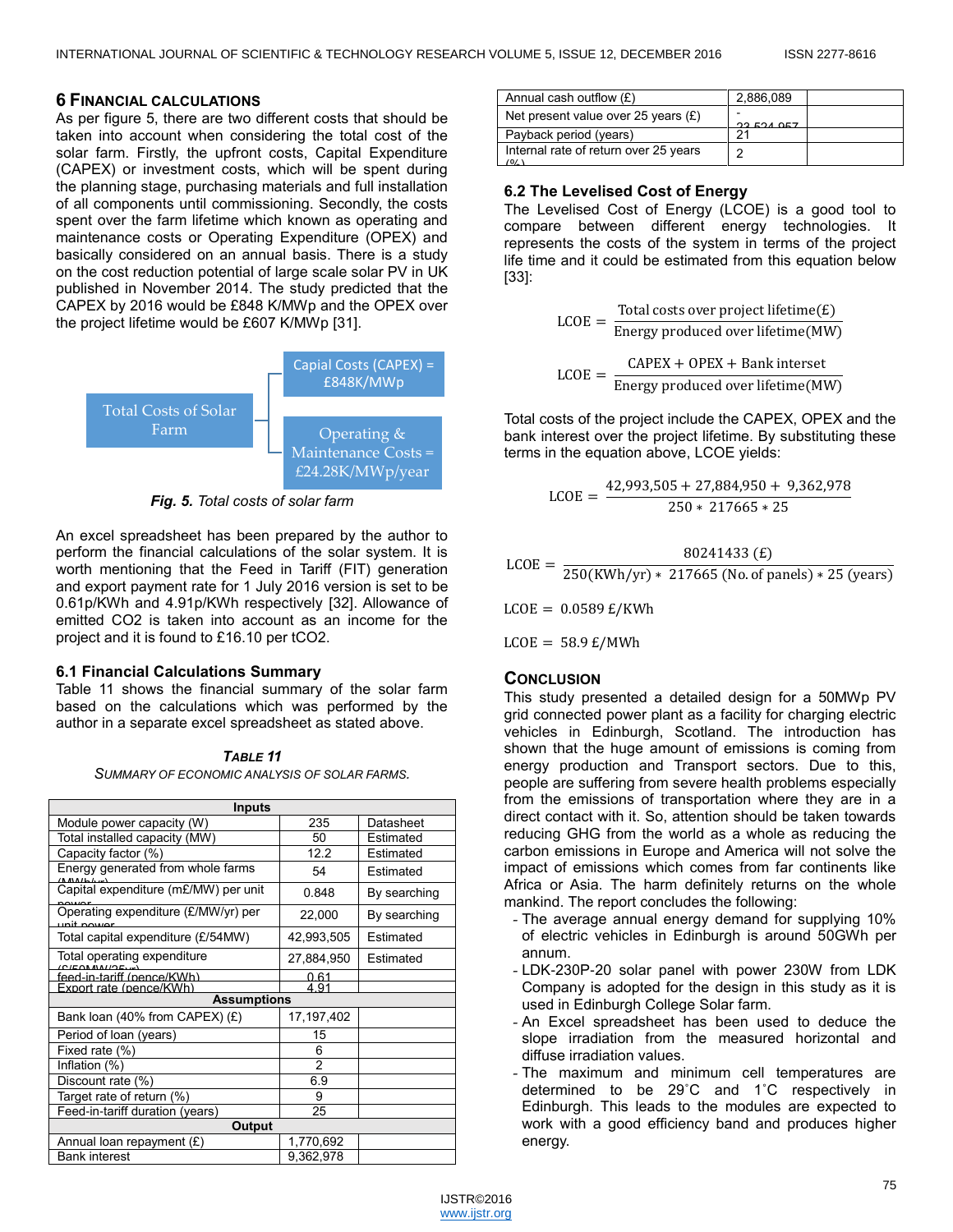- Dust and dirty have a huge impact on modules' efficiency reaches to 90% lower output. So, frequently cleaning of modules and maintenance is highly required.
- Sunny Central 1000CP XT inverter from SMA has been used for its high output power, more than 1MKVA, to connect the arrays with the national grid.
- 45 inverters plus 217665 PV panels represent the whole project. Each 4837 panels connected to one inverter as a complete substation.
- The project is expected to cost around 43£m. The costs will be covered after around 21 years.
- The study offers a good solution for cutting the carbon emissions from different points of view. In terms of using the zero carbon emission cars such as electric vehicles and charging these cars via sustainable green energy source such as PV solar panels.
- More than 39.5Ktonnes of CO2 emissions is expected to cut every year.
- It is recommended to use only one type of modules for the whole farm or at least do not mix different kinds of modules in the same array.

The UK has around 45,000 EV, light-duty EV, which is still a very small number, less than 0.5% of UK conventional cars, with respect to 35 million cars registered in Great Britain in 2013 with only 1100 EV exist in Scotland. Around half of the charging units in Scotland are not used according to the BBC report in 13 February 2015. In other words, electric cars still in its cradle stage and need a lot of effort from the government to draw the people's attention to EV. Deep researching is still needed about using these cars in the Middle East and hot countries in general, in terms of batteries which can work in harsh conditions and their capacities that last long for long distances in countries have large area such as Saudi Arabia. Forecasting of solar power is a very important research area which is still need deep researching to convince government and companies and solar energy and renewable energy in general.

# **ACKNOWLEDGMENT**

The authors wish to thank Professor Dr. Tariq Muneer and Dr. Abdelnaser Abdelaal for their support and effort. Many thanks to our wives who always encourage us to work hard.

# **REFERENCES**

- [1] F. Walsh, "BBC News," 2015. [Online]. Available: http://www.bbc.co.uk/news/science-environment-34461450. [Accessed 12 10 2015].
- [2] UnionOfConcernedScientists, "UnionOfConcernedScientists," [Online]. Available: http://www.ucsusa.org/clean-vehicles/caremissions-and-global-warming#.Vh94-NWrSM8. [Accessed 15 10 2015].
- [3] VCAOffices, "VCAOffices," [Online]. Available: http://www.dft.gov.uk/vca/fcb/cars-and-airpollution.asp. [Accessed 15 10 2015].
- [4] EnvironmentalProtectionUK, "EnvironmentalProtectionUK," [Online]. Available: http://www.environmentalprotection.org.uk/committees/air-quality/air-

pollution-and-transport/car-pollution/. [Accessed 15 10 20154].

- [5] IEA, "International Energy Agency," 2014. [Online]. Available: http://www.iea.org/publications/freepublications/pu blication/key-world-energy-statistics-2014.html. [Accessed 24 09 2015].
- [6] IEA, "International Energy Agency," 2015. [Online]. Available: http://www.iea.org/publications/freepublications/pu blication/EnergyBalancesofOECDcountries2015edi tionexcerpt.pdf. [Accessed 12 10 2015].
- [7] R. Khatri, "Design and assessment of solar PV plant for girls hostel (GARGI) of MNIT University, Jaipur city: A case study," Elsevier, vol. 2, pp. 89- 98, 2016.
- [8] "A guide in installing large-scale PV power plant for self consumption mechanism," Elsevier , p. 518– 537, 2016.
- [9] T. Muneer, N. Abodahab, G. Weir and J. Kubie, Windows in Building, one ed., Oxford, 2000.
- [10] M. Ross, M. Tariq, S. Ian, D. Aisling, P. Miguel and K. Matjaz, "Energetic, environmental and economic performance of electric," ElSevier, p. 59, 2015.
- [11] S. Census, "The official gateway to Scotland," 2011. [Online]. Available: http://www.scotland.org/about-scotland/factsabout-scotland/population-of-scotland/. [Accessed 14 12 2015].
- [12] "Office for National Statistics," 2014. [Online]. Available: http://www.ons.gov.uk/ons/aboutons/index.html. [Accessed 14 12 2015].
- [13] G. Uk, "GOV.UK," 30 7 2013. [Online]. Available: https://www.gov.uk/government/statistical-datasets/tsgb09-vehicles#table-tsgb0907-veh0506. [Accessed 29 09 2015].
- [14] MetOffice, "MetOffice," 2015. [Online]. Available: http://www.metoffice.gov.uk/climate/uk/summaries/ datasets. [Accessed 19 12 2015].
- [15] M. Tariq, Solar radiation and daylight models, 2 ed., Elsevier, 2004.
- [16] LDK, "LDK," 5 10 2015. [Online]. Available: http://www.ldksolar.com/uploadfiles/down/LDK\_230 P\_235P\_20\_Ontario\_DCC\_EN\_V1\_12\_120229.pdf . [Accessed 05 10 2015].
- [17] S. B. Kjaer,, . K. J. Pedersen and F. Blaabjerg, "A Review of Single-Phase Grid-Connected Inverters," IEEE, vol. 41, no. 5, pp. 1292-1306, 2005.